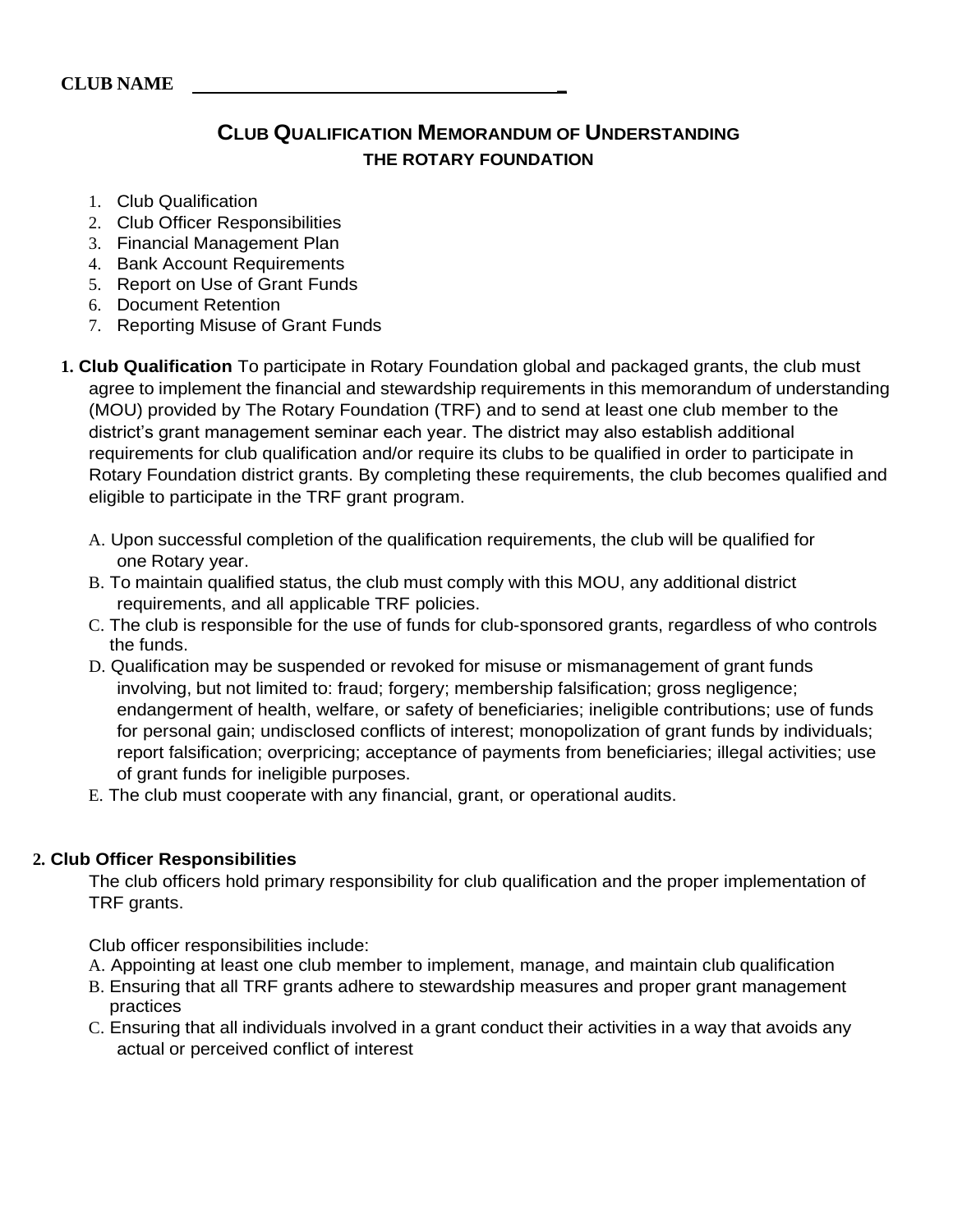### **3. Financial Management Plan**

The club must have a written financial management plan to provide consistent administration of grant funds.

The financial management plan must include procedures to

- A. Maintain a standard set of accounts, which includes a complete record of all receipts and disbursements of grant funds
- B. Disburse grant funds, as appropriate
- C. Maintain segregation of duties for handling funds
- D. Establish an inventory system for equipment and other assets purchased with grant funds, and maintain records for items that are purchased, produced, or distributed through grant activities
- E. Ensure that all grant activities, including the conversion of funds, comply with local law
- **4. Bank Account Requirements** In order to receive grant funds, the club must have a dedicated bank account that is used solely for receiving and disbursing TRF grant funds.
	- A. The club bank account must
		- 1. Have a minimum of two Rotarian signatories from the club for disbursements
		- 2. Be a low- or noninterest-bearing account
	- B. Any interest earned must be documented and used for eligible, approved grant activities, or returned to TRF.
	- C. A separate account should be opened for each club-sponsored grant, and the name of the account should clearly identify its use for grant funds.
	- D. Grant funds may not be deposited in investment accounts including, but not limited to, mutual funds, certificates of deposit, bonds, and stocks.
	- E. Bank statements must be available to support receipt and use of TRF grant funds.
	- F. The club must maintain a written plan for transferring custody of the bank accounts in the event of a change in signatories.
- **5. Report on Use of Grant Funds** The club must adhere to all TRF reporting requirements. Grant reporting is a key aspect of grant management and stewardship, as it informs TRF of the grant's progress and how funds are spent.
- **6. Document Retention** The club must establish and maintain appropriate recordkeeping systems to preserve important documents related to qualification and TRF grants. Retaining these documents supports transparency in grant management and assists in the preparation for audits or financial assessments.
	- A. Documents that must be maintained include, but are not limited to:
		- 1. Bank information, including copies of past statements
		- 2. Club qualification documents including a copy of the signed club MOU
		- 3. Documented plans and procedures, including:
			- a. Financial management plan
			- b. Procedure for storing documents and archives
			- c. Succession plan for bank account signatories and retention of information and documentation
		- 4. Information related to grants, including receipts and invoices for all purchases